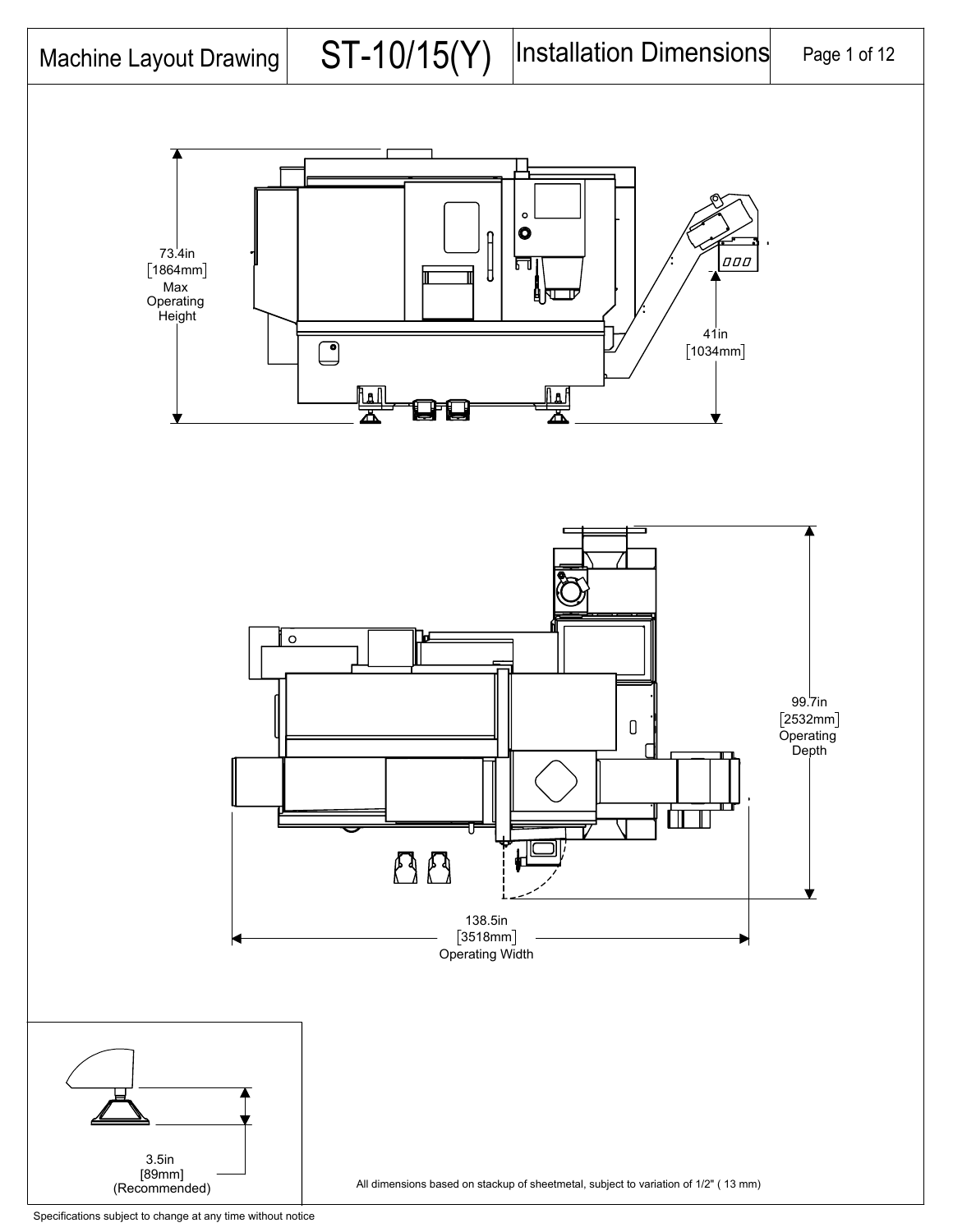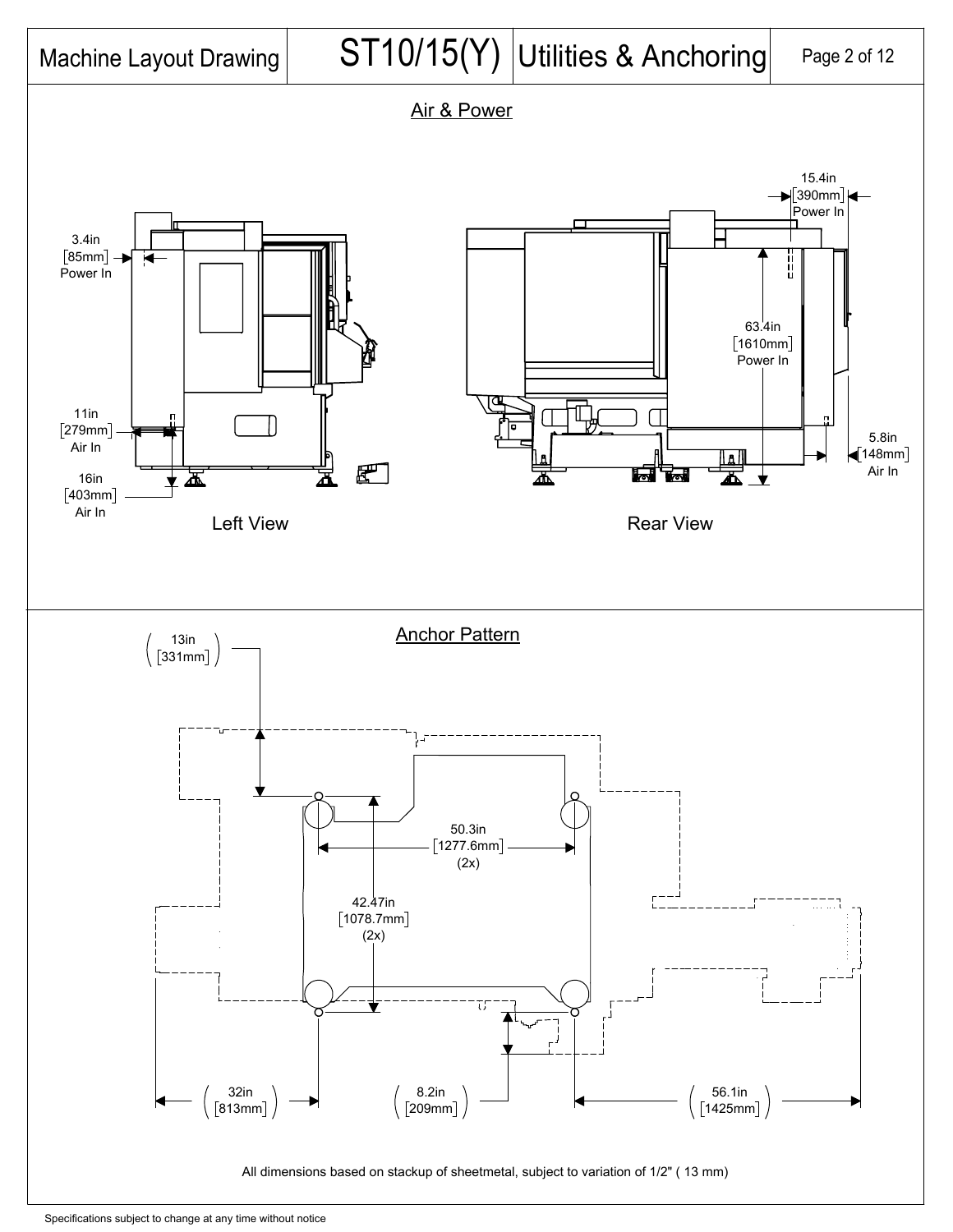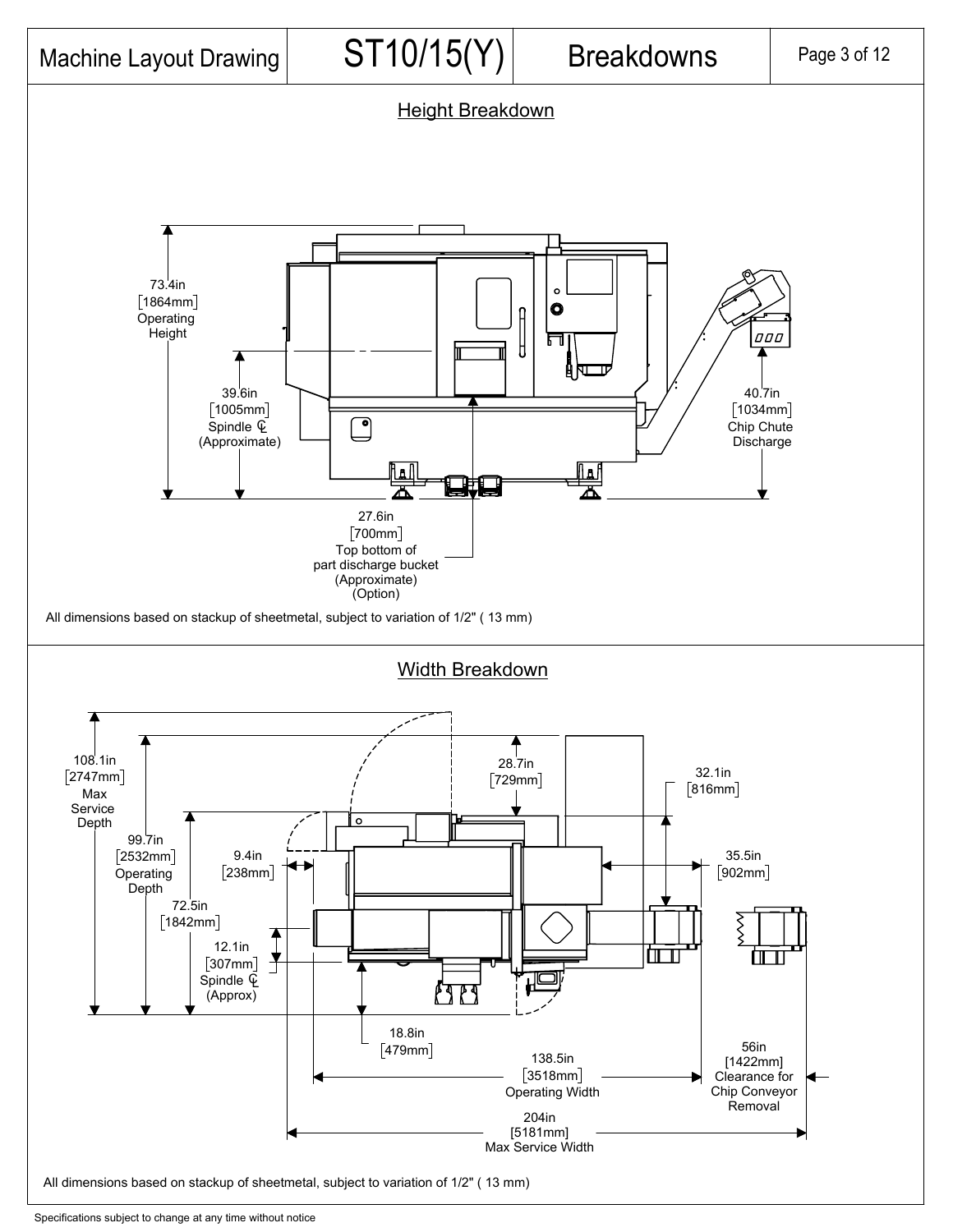Machine Layout Drawing  $\vert$  ST10/15(Y) BOT Turret  $\vert$  Page 4 of 12

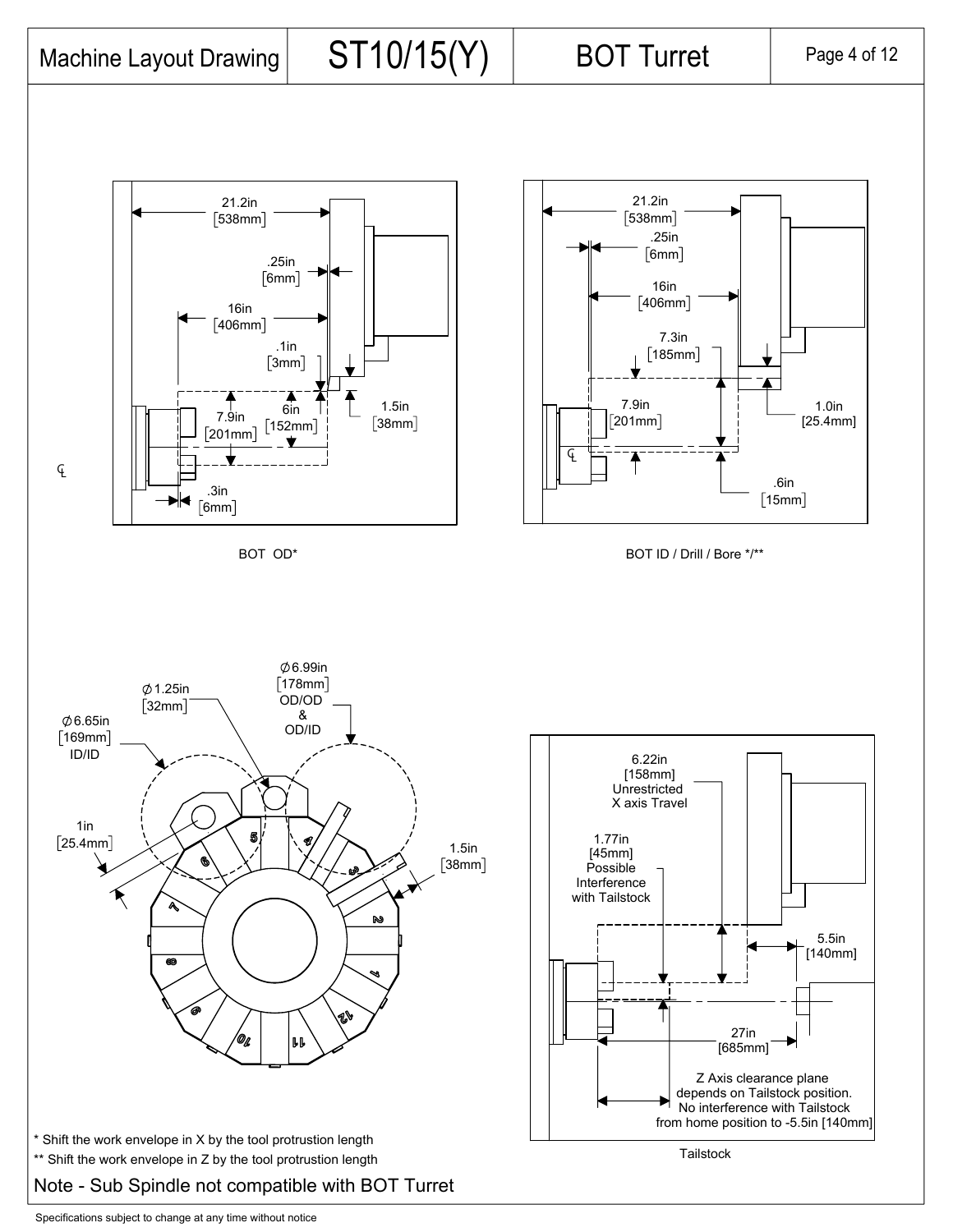

Specifications subject to change at any time without notice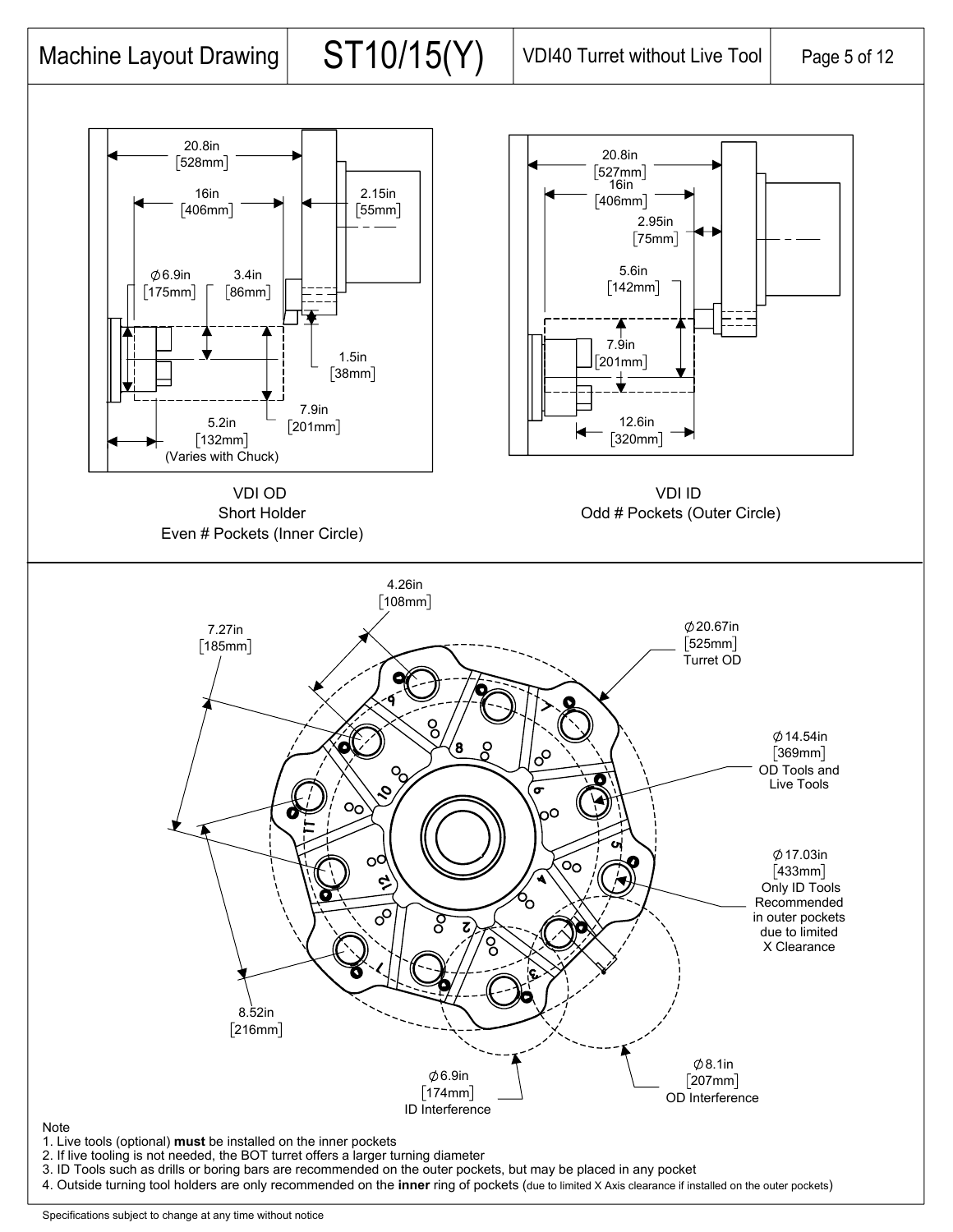

Note

1. Live tools (optional) **must** be installed on the inner pockets

2. If live tooling is not needed, the BOT turret offers a larger turning diameter

3. Outside turning tool holders are only recommended on the inner ring of pockets

4. ID Tools such as drills or boring bars are recommended on the outer pockets, but may be placed in any pocket

\* Shift the work envelope in X by the tool protrustion length \*\* Shift the work envelope in Z by the tool protrustion length

\*\*\*Possible Tailstock Interference zone - see interference diagram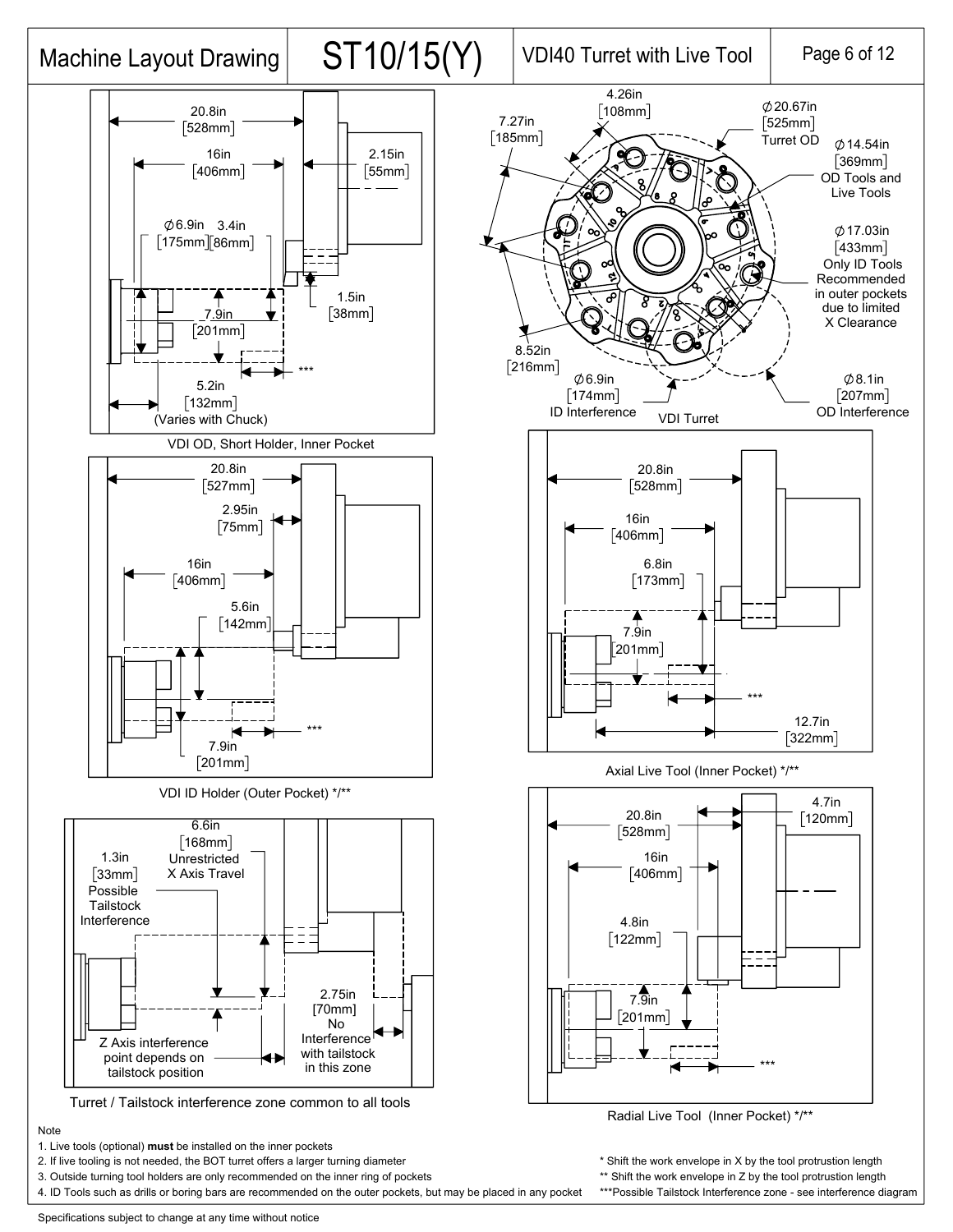# Machine Layout Drawing  $\vert$  ST-10/15(Y) Hybrid Turret  $\vert$  Page 7 of 12







BOT ID \*/\*\*



VDI OD Long

**Note** - Hybrid Turret travel diagrams do not show interference zone created by the combination of machine options. If Sub Spindle or Tailstock with Live Tool options are both selected, see next page for turret interference zone

\* Shift the work envelope in X by the tool protrusion length \*\* Shift the work envelope in Z by the tool protrusion length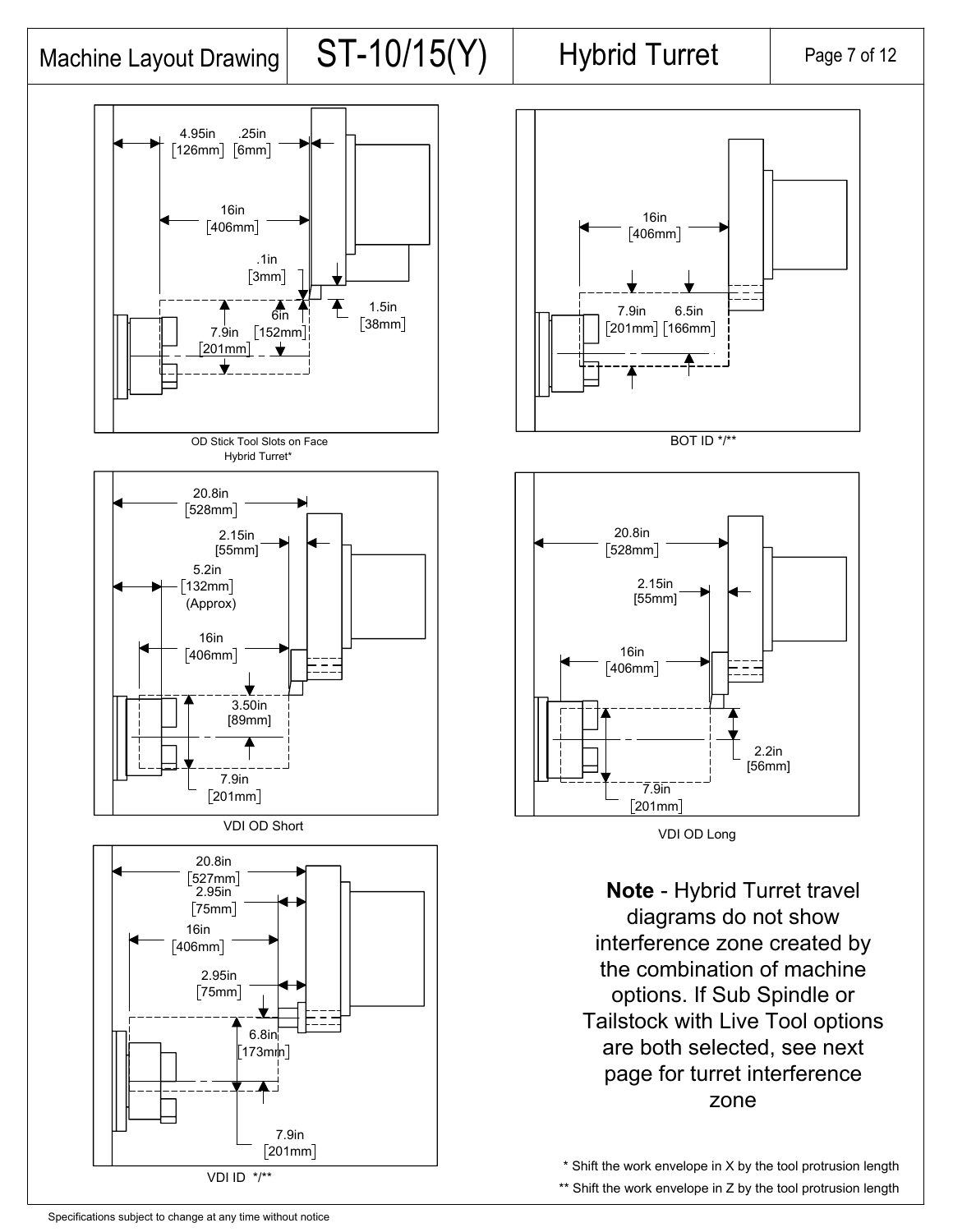## Machine Layout Drawing  $ST-10/15(Y)$  Hybrid Turret Page 8 of 12









### Sub Spindle / Live Tool interference zone

\*\*\*To enter the interference zone, the Z axis must be Z-8.75" [222mm] from home position before the X axis can enter the lower 3.9in [99mm] of travel. This results in approximately 5.6in [142mm] clearance between the standard jaw face and the turret face.

The interference zone only applies to machines with both the Sub Spindle and Live Tool options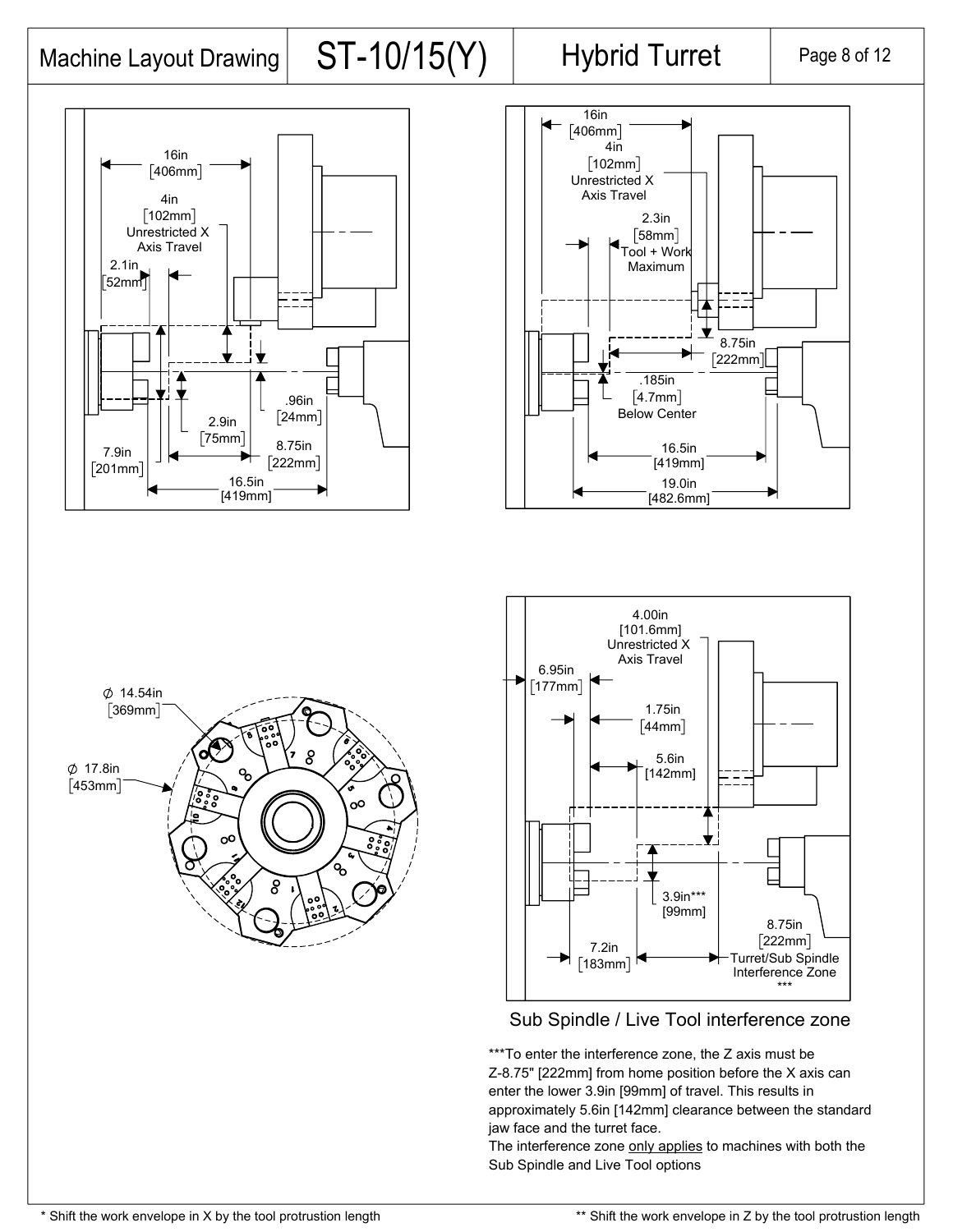

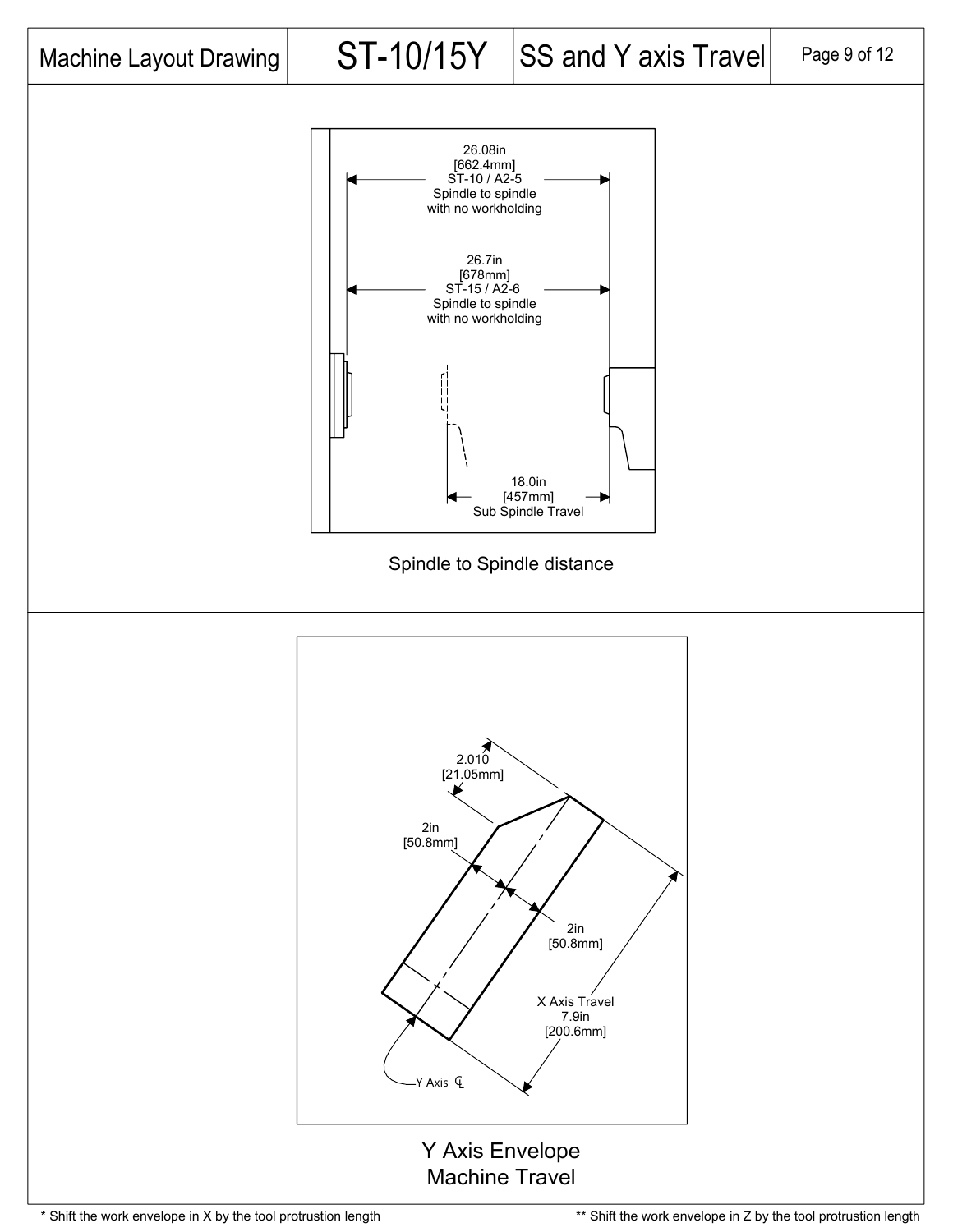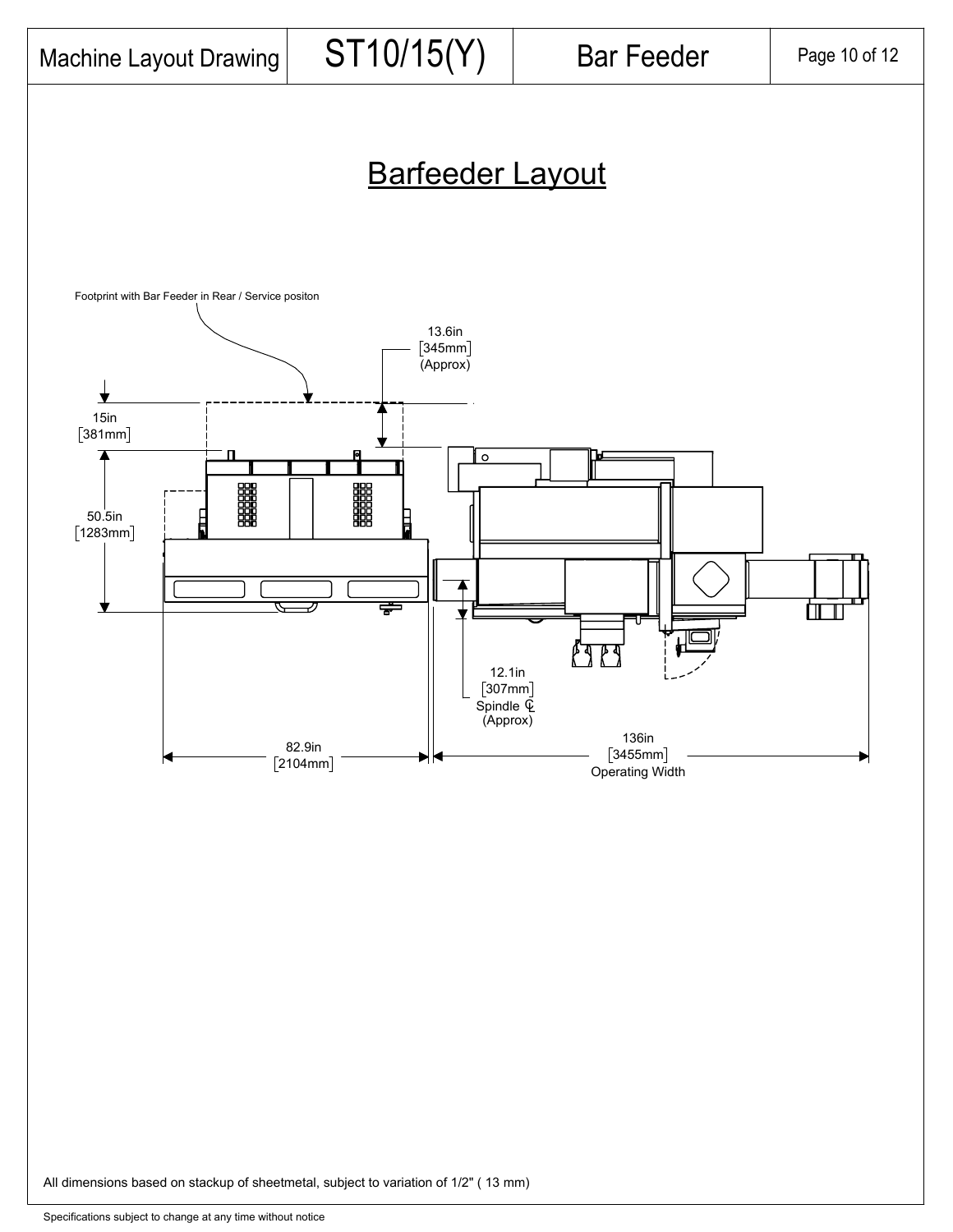# Machine Layout Drawing  $\vert$  ST-10/15/Y Spindle Nose Detail Page 11 of 12



| ST-10/15/Y/Reboot Spindle Schematic for all vintages |                  |                    |               |                    |               |  |  |
|------------------------------------------------------|------------------|--------------------|---------------|--------------------|---------------|--|--|
|                                                      |                  | ST-10/Y            |               | $ST-15/Y$          |               |  |  |
| <b>DESCRIPTION</b>                                   | <b>DIMENSION</b> | SAE                | <b>METRIC</b> | SAE                | <b>METRIC</b> |  |  |
| MAIN OR SUB SPINDLE & TYPE                           |                  | Main / <b>A2-5</b> |               | Main / <b>A2-6</b> |               |  |  |
| <b>DIAMETER OF THREAD</b>                            | A                | 2.165"             | 55 MM         | 2.95"              | 75 MM         |  |  |
| <b>THREAD PITCH</b>                                  | А                | 0.0787"            | 2.0 MM        | 0.0787"            | 2.0 MM        |  |  |
| INTERNAL OR EXTERNAL                                 | Α                | External           |               | External           |               |  |  |
| <b>LENGTH OF THREAD</b>                              | B                | 0.70"              | 17.78 MM      | 1.36"              | 34.54 MM      |  |  |
| <b>DRAWTUBE INNER DIAMETER</b>                       | С                | 1.81"              | 45.98 MM      | 2.56"              | 65 MM         |  |  |
| DRAWTUBE OUTER DIAMETER                              | D                | 2.25"              | 57.15 MM      | 3.03"              | 76.96 MM      |  |  |
| <b>COUNTERBORE INNER DIAMETER</b>                    | Ε                | 2.50"              | 63.5 MM       | 3.52"              | 89.4 MM       |  |  |
| <b>COUNTERBORE DEPTH</b>                             | F                | 0.620"             | 15.75 MM      | 0.75"              | 19.05 MM      |  |  |
| <b>DRAWTUBE EXTENDED DISTANCE</b>                    | G                | 1.68"              | 42.7 MM       | 1.98"              | 50.3 MM       |  |  |
| DRAWTUBE RETRACTED DISTANCE                          | Η                | 1.09"              | 27.7 MM       | 1.11"              | 28.19 MM      |  |  |
| SPINDLE FACE TO BACK OF UNION                        |                  | 30.78"             | 781.8 MM      | 33.53"             | 851.67 MM     |  |  |
| SPINDLE FACE TO UNION ADAPTOR                        |                  | 22.75"             | 578 MM        | 22.53"             | 572.3 MM      |  |  |
| TO BACK OF EXTENTION (OPTION)                        | К                | 48.0"              | 1219MM        | 48.0"              | 1219MM        |  |  |

Specifications subject to change at any time without notice